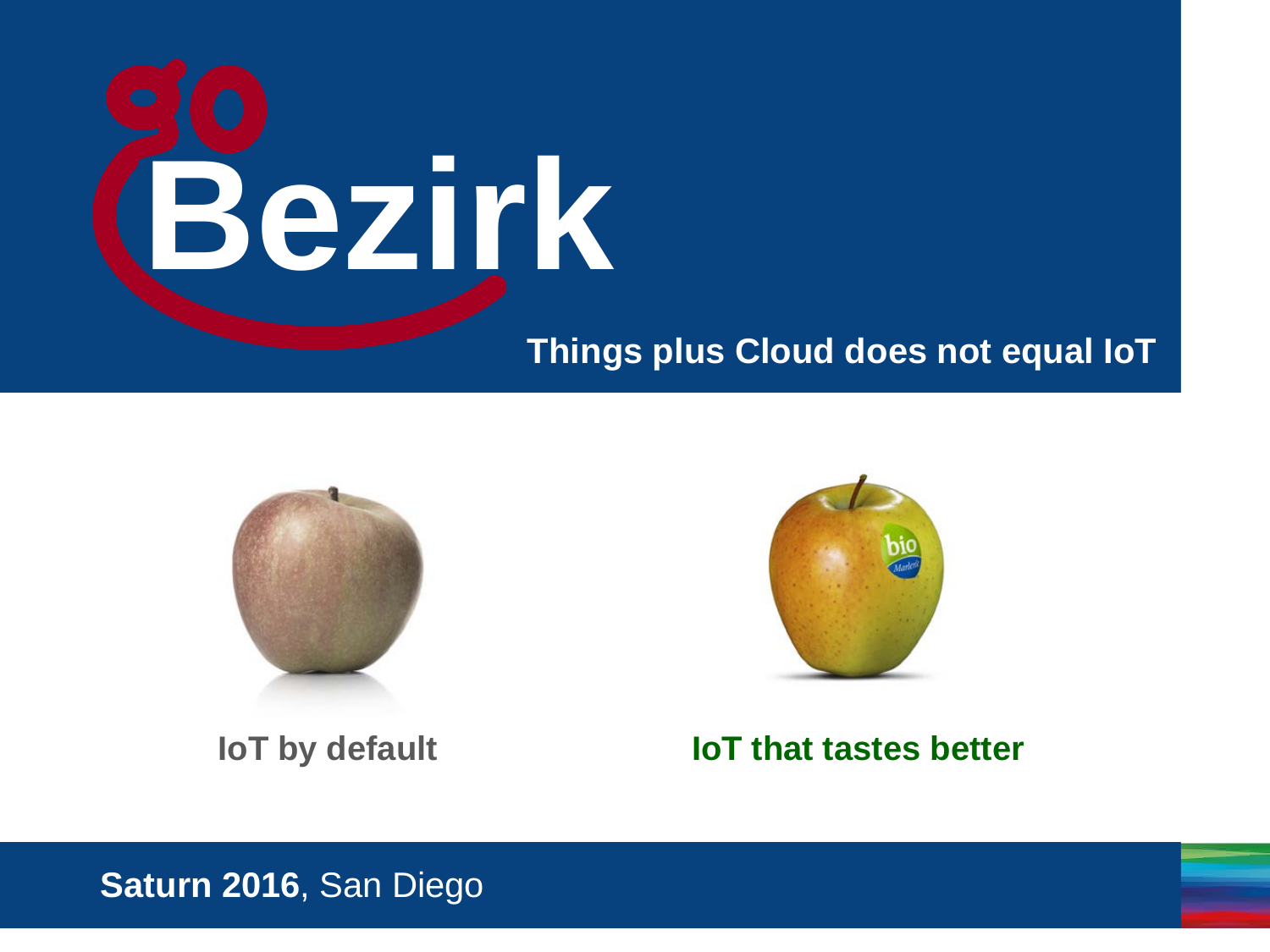#### **problem** Architecting the **IoT** (experienced by people)



personalized experience everywhere Turn lights on Why are they red? Get me a coffee! search Q&A Q&A

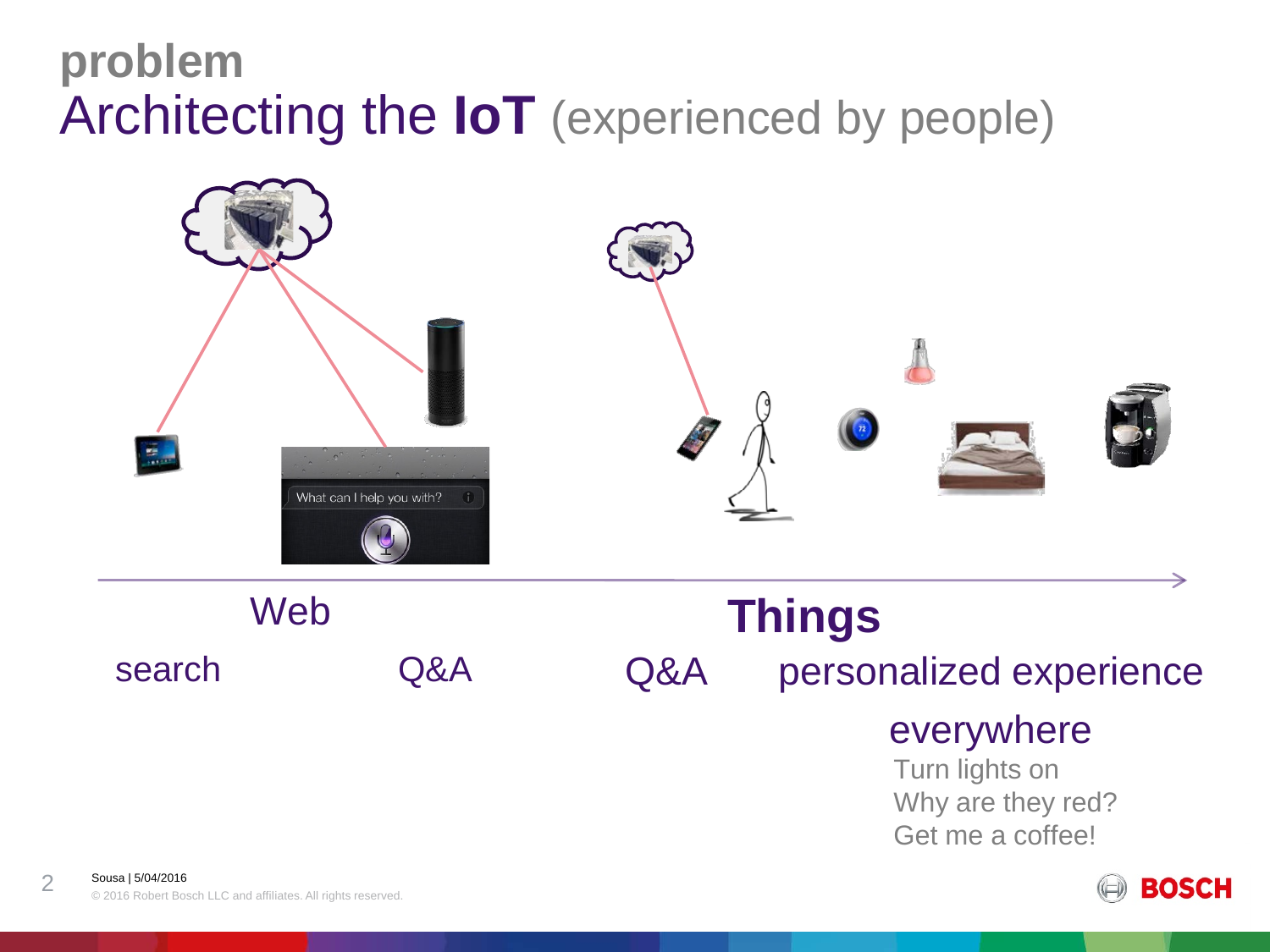#### **problem** Architecting the IoT





## **By default**

 $\rightarrow$  raw data pumped to the cloud for processing and analytics

#### **Reality check**

- $\rightarrow$  responsiveness
- $\rightarrow$  multi-vendor fragmentation
- $\rightarrow$  rampant threats to privacy

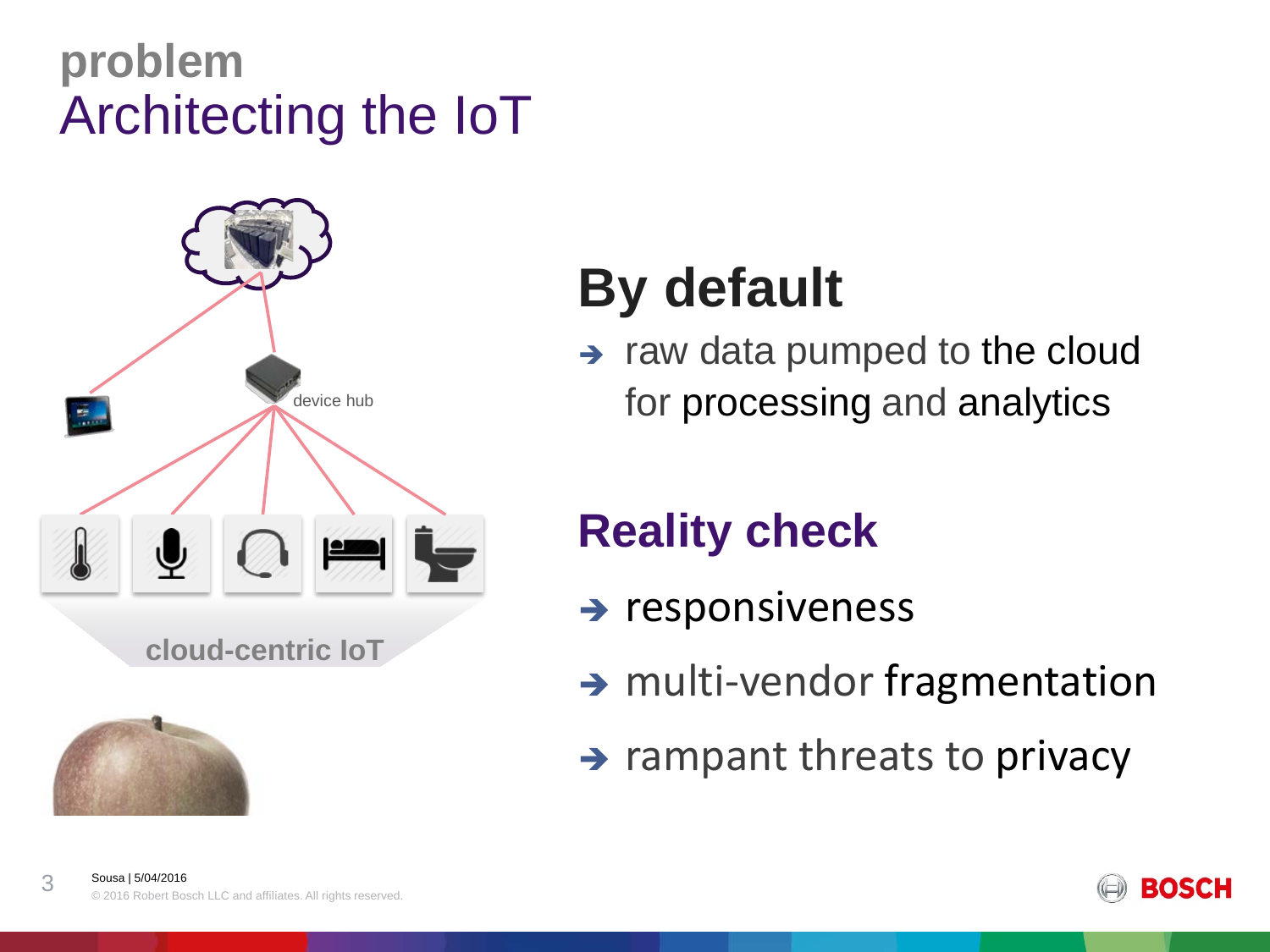#### IoT by default **responsiveness**

## Reality check





## [Partner Maintenance] Chamberlain MyQ garage doors

**Scheduled Maintenance Report for Wink** 

We've been informed that the Chamberlain MyQ garage door web services will be undergoing maintenance on Monday, Nov. 10 01:00 EST (Nov. 9, 22:00 PST). The maintenance is expected to last about 4 hours and users will not be able to use the Chamberlain garage doors from the app during this time.

Factsd 3 marths ago. Nov 02, 2014 - 22:52 UTC

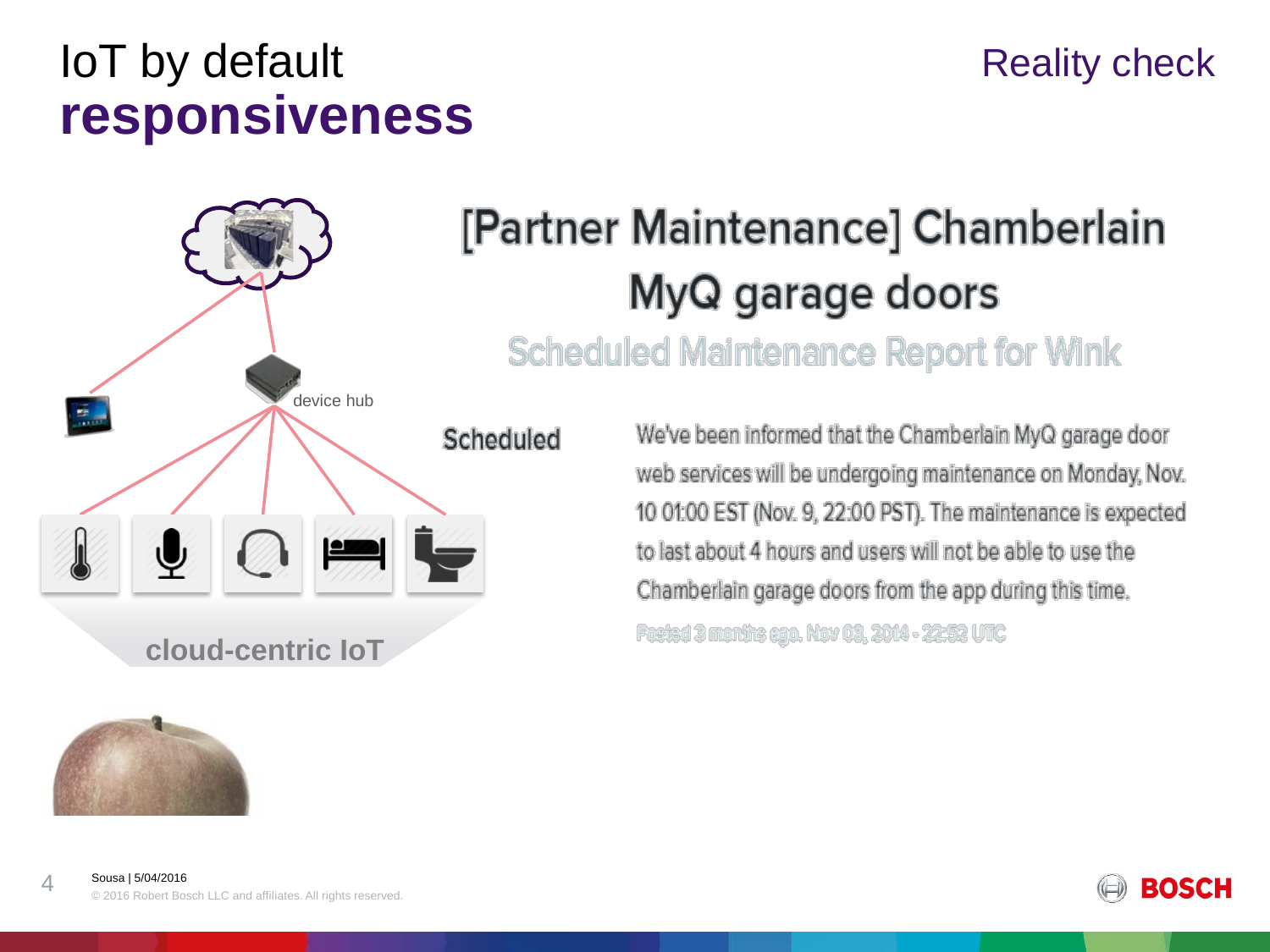#### IoT by default multi-vendor **fragmentation**

# Reality check **Bosch Phillips Google BMW**

**cloud-centric IoT** device hub



- mainstream **business models** revolve on the **value of data** for service providers
- **→ Data** becomes a business asset: little incentive to share



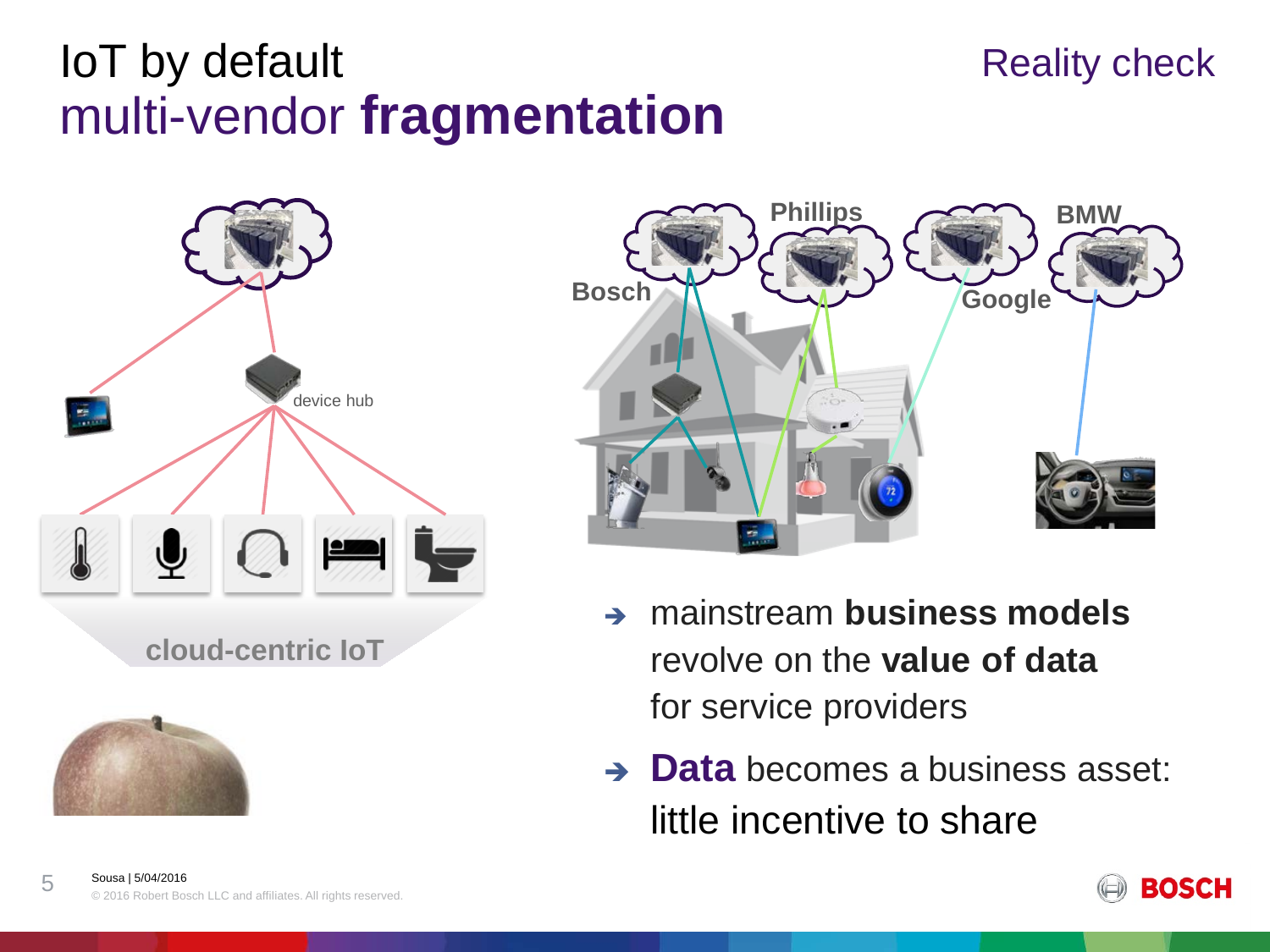### IoT not all **Data** is created equal



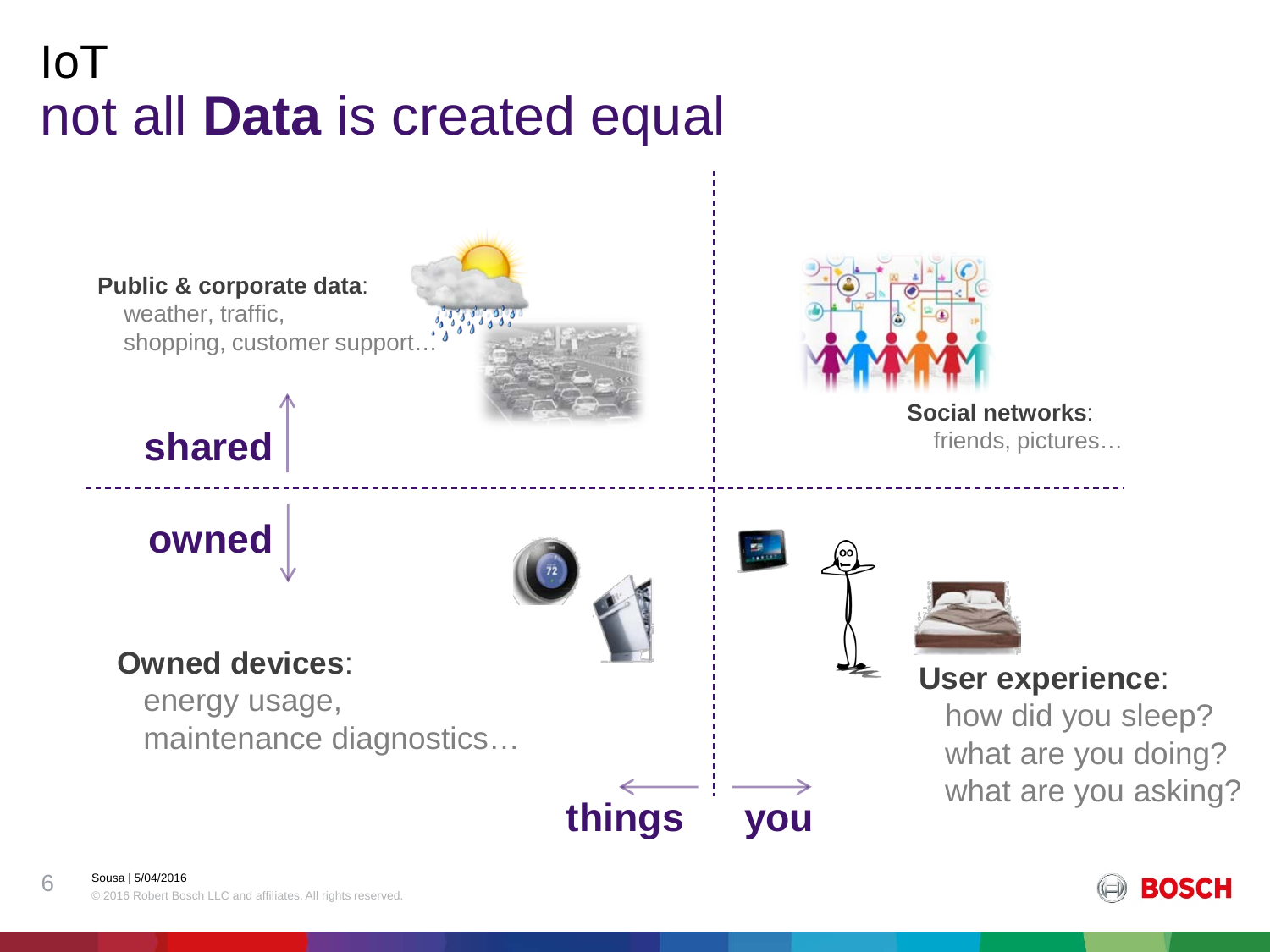## IoT not all **Data** is created equal but it **all** goes to the cloud









## what does that mean to **you**?

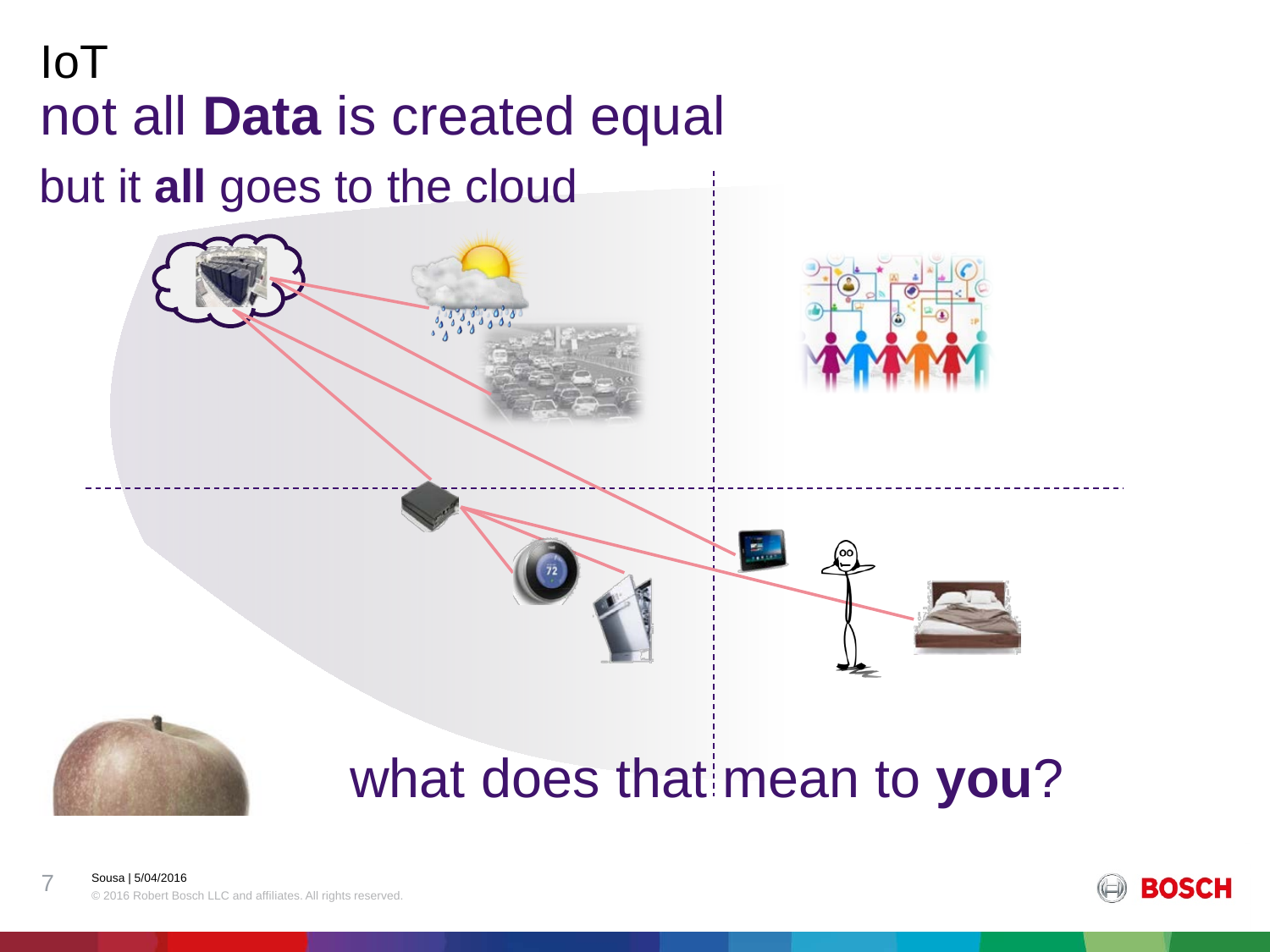#### IoT by default rampant loss of **privacy**





Reality check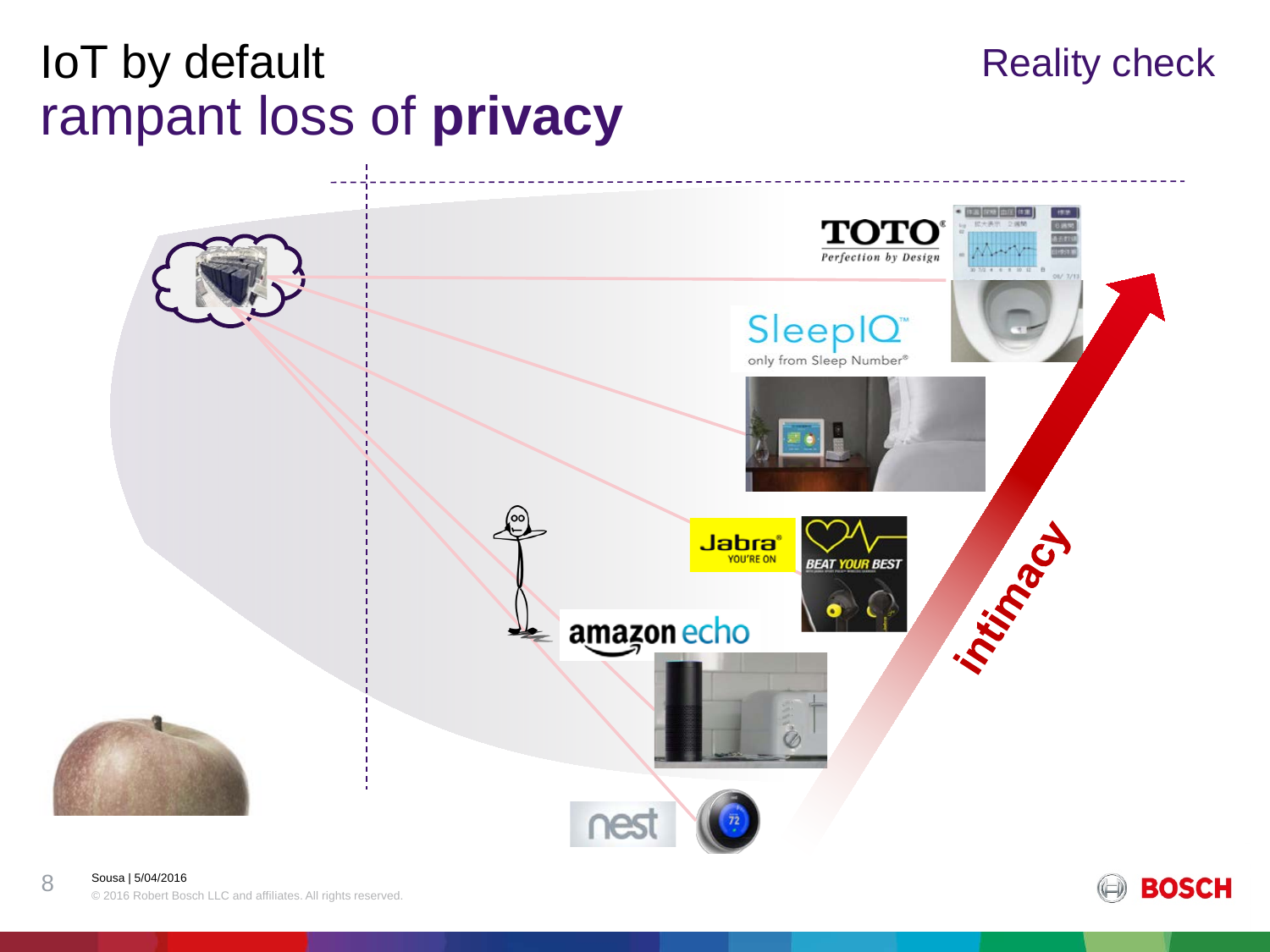## roducts **Bezirk**  $\mathcal{U}$  to the IoT what bio/organic is to agricultural products



#### reclaim user-defined boundaries



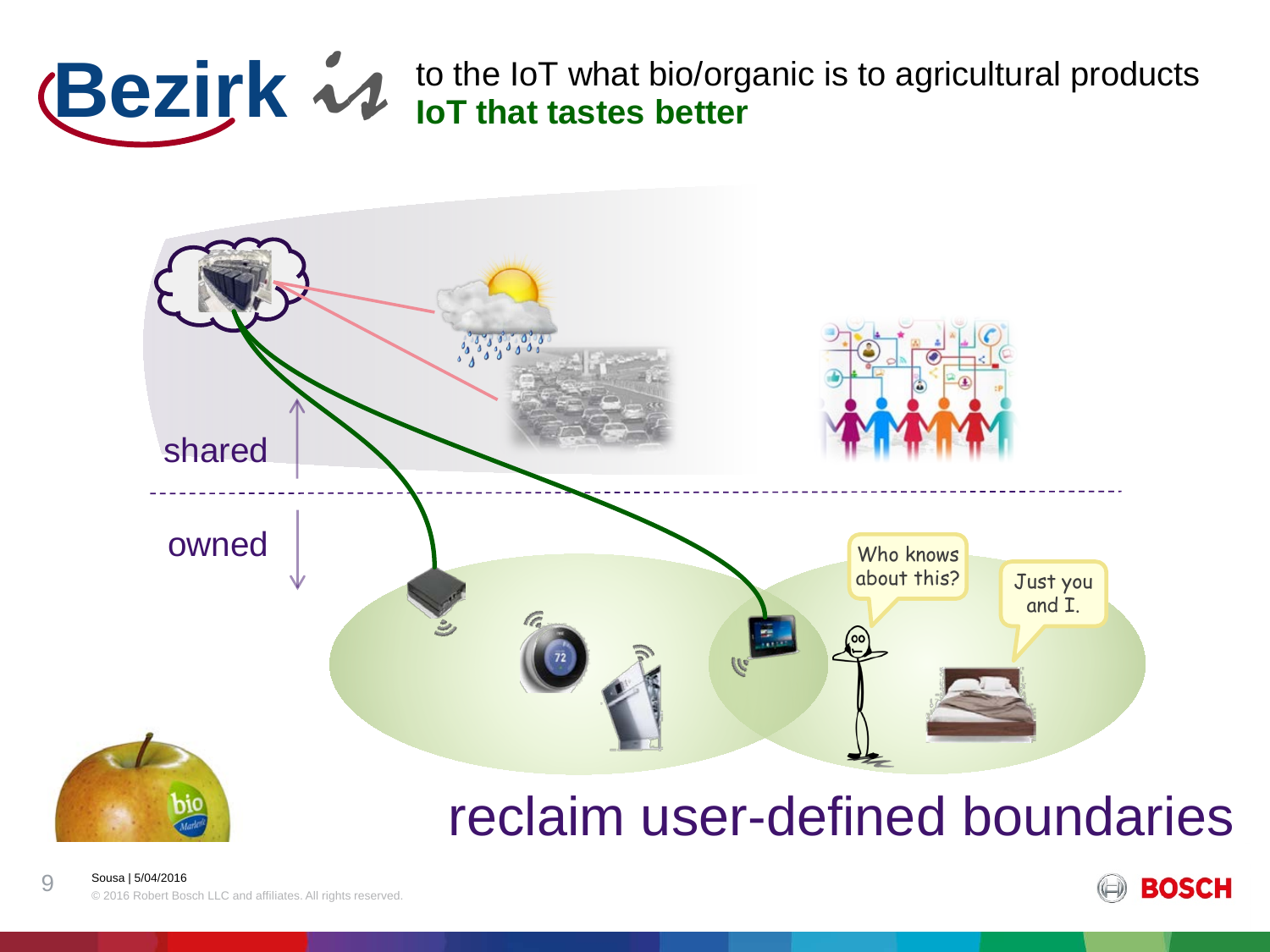### Architecting the IoT Hub-and-spoke  $\rightarrow$  System of Systems





#### boundaries of confidentiality Security model

- **Pipes between spheres / to cloud** secure channels for data & events
	- requested by services, authorized by users
	- policy enforced by middleware only authorized exchanges go through

## **Spheres of trust**

- bring security to realm of users *create* sphere, *join* device…
- **easy** user experience promote usability of security

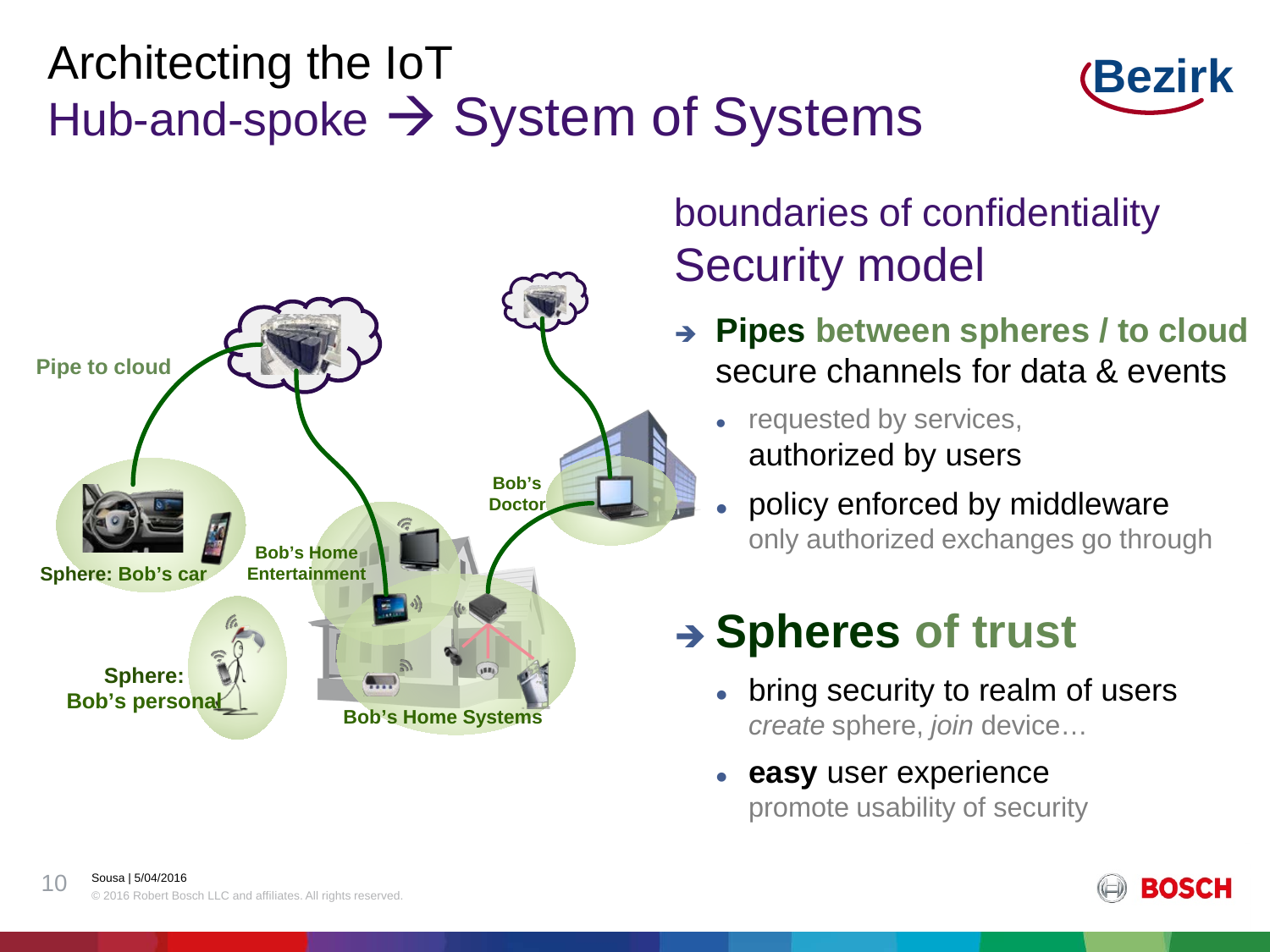## Architecting the IoT Hub-and-spoke  $\rightarrow$  System of Systems



#### boundaries in topology



- $\rightarrow$  Internet: successful apps run on general purpose computers and access remote services e.g. email, web browsing
- **IoT:** must a sensor/appliance shoulder the burden of a peer on the internet? e.g. access control…
	- a sensor/appliance does not communicate primarily with remote services



| our   | <b>IoT topology should recognize and support two kinds</b> |
|-------|------------------------------------------------------------|
| claim | of communication scopes: local and remote                  |
|       | $I \circ T \neq$ give every device an IP(v6) address       |



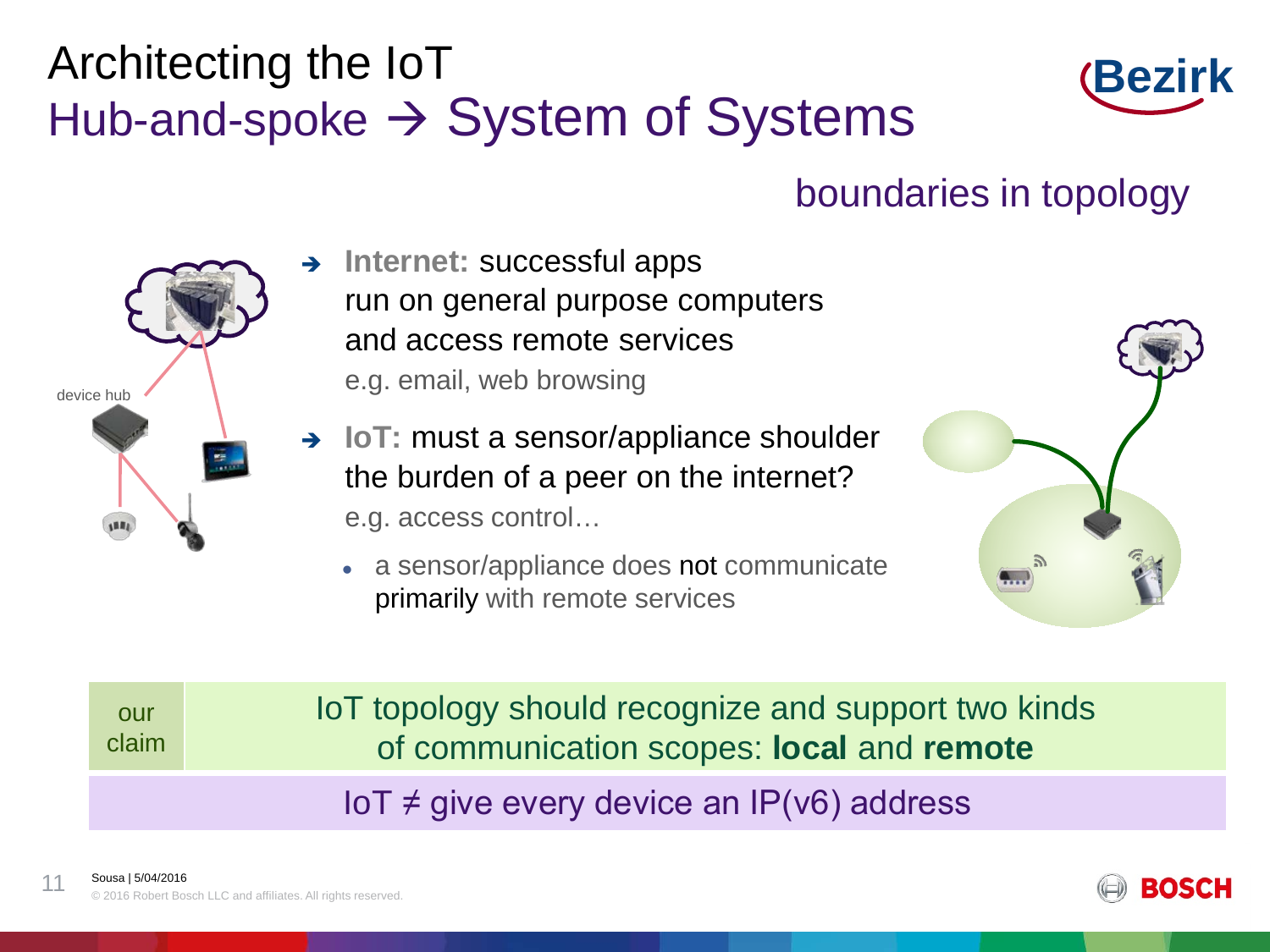## Architecting the IoT Topology  $\Leftrightarrow$  addressing a Thing

landscape of addressing schemas

| address                                                        | applications                                                                                                | who receives                                               |
|----------------------------------------------------------------|-------------------------------------------------------------------------------------------------------------|------------------------------------------------------------|
| node<br>e.g.<br>172.16.254.1 (IPv4)                            | Internet routing:<br>IPv4 (1981), IPv6 (1998)<br>LANs: Bluetooth, WiFi                                      | identified node<br>sender must know<br>recipient's address |
| geo<br>e.g.<br>$(40.426, -79.965, 500)$<br>(lat, long, radius) | sensor networks,<br>safety & disaster response,<br>transportation                                           | whoever is in the area                                     |
| topic label<br>e.g.<br>"user location"                         | pub/sub: Java Messaging<br>Service (message centric),<br><b>Data Distribution Service</b><br>(data centric) | whoever subscribes<br>to the topic                         |

different addressing schemas solve different problems



application defined network def.

application defined

network def.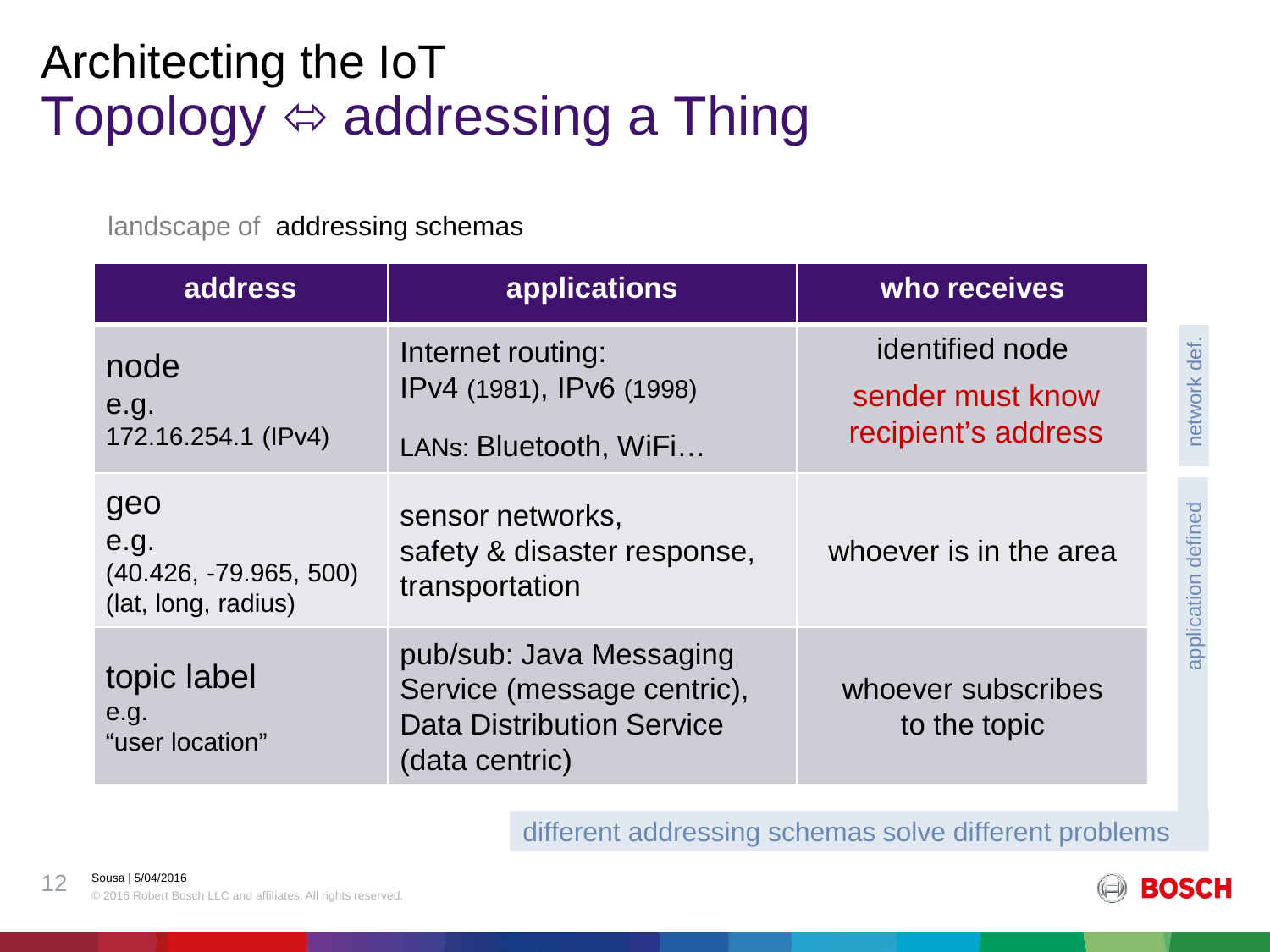## Architectural Practice Addressing by Intention

Communication within topological boundaries





- $\rightarrow$  how a request is resolved depends on the **status** of the environment
- → no need to scale unique internet addressing to *every* device

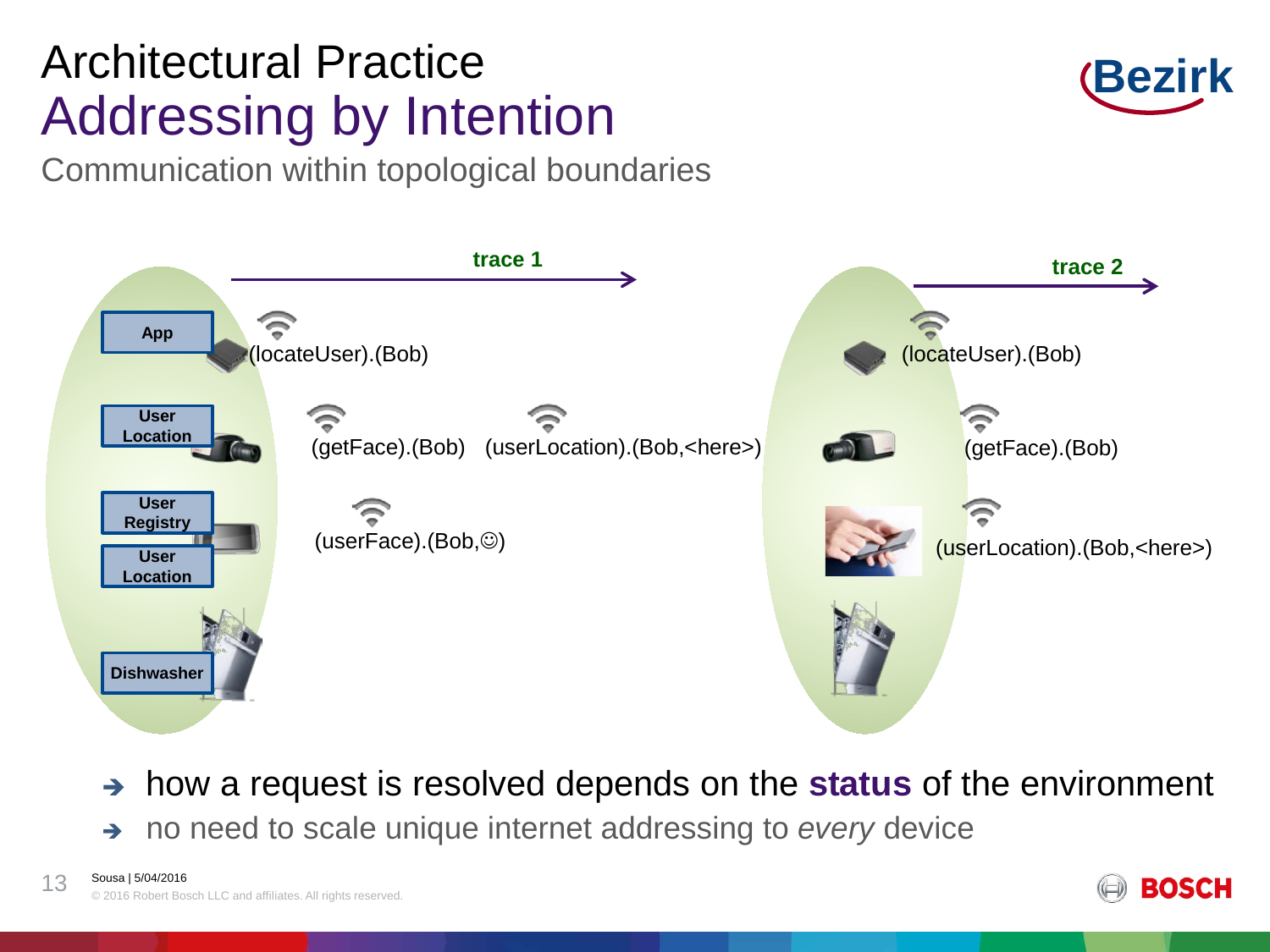#### Architectural Practice Promote **decentralized IoT**





Interoperation Protocols **Example 20 open, multivendor** 

#### Addressing by intention



Spheres & Pipes



#### personalized experience

#### everywhere

Turn lights on Why are they red? Get me a coffee!

dynamic & resilient private & secure

impromptu comms. brokerless pub-sub<br>no single-point-of failure

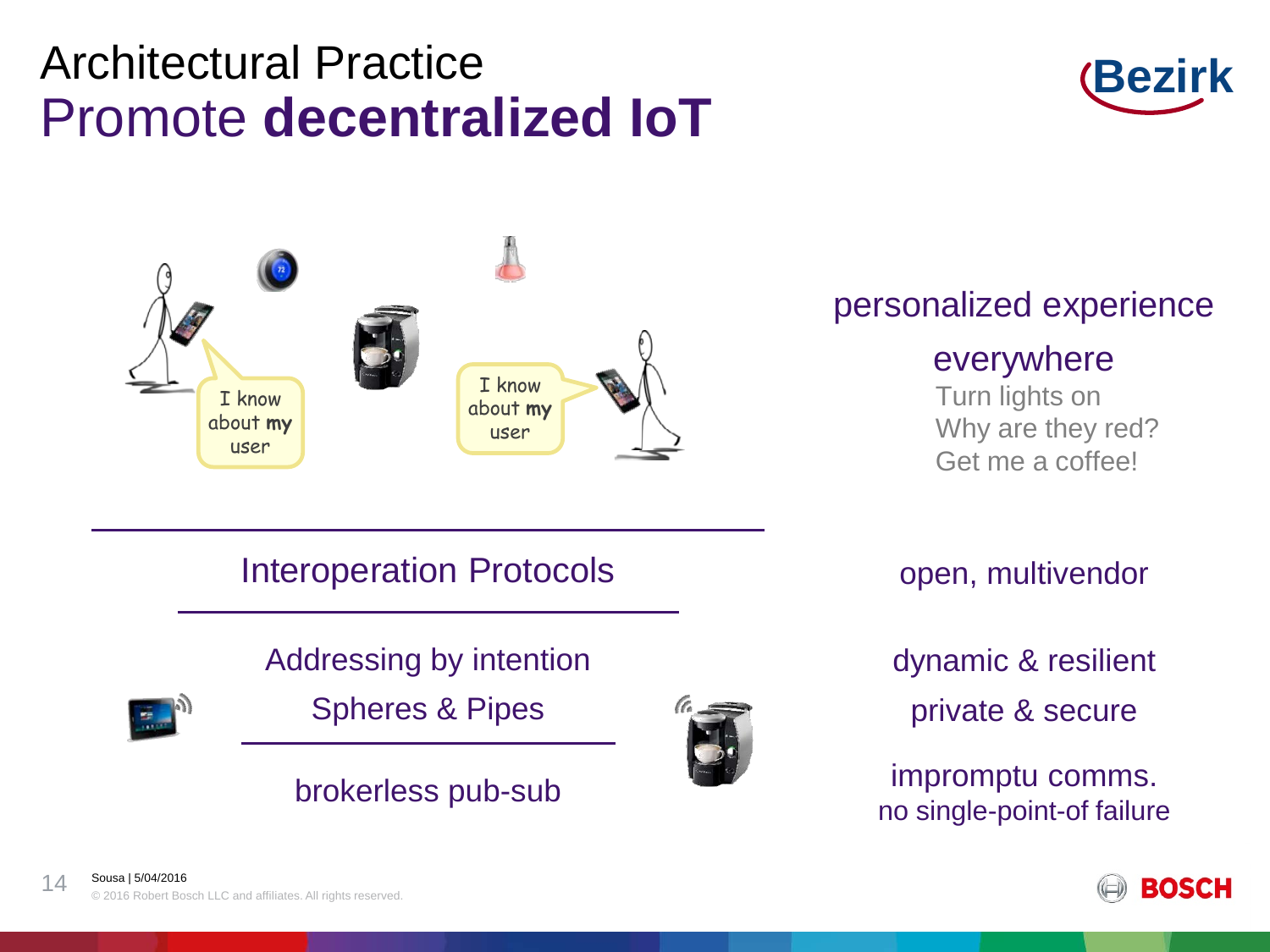#### Architectural Practice  $decentralized  $\rightarrow$  *emphasizes Protocols*$



example: learning how user engages the environment

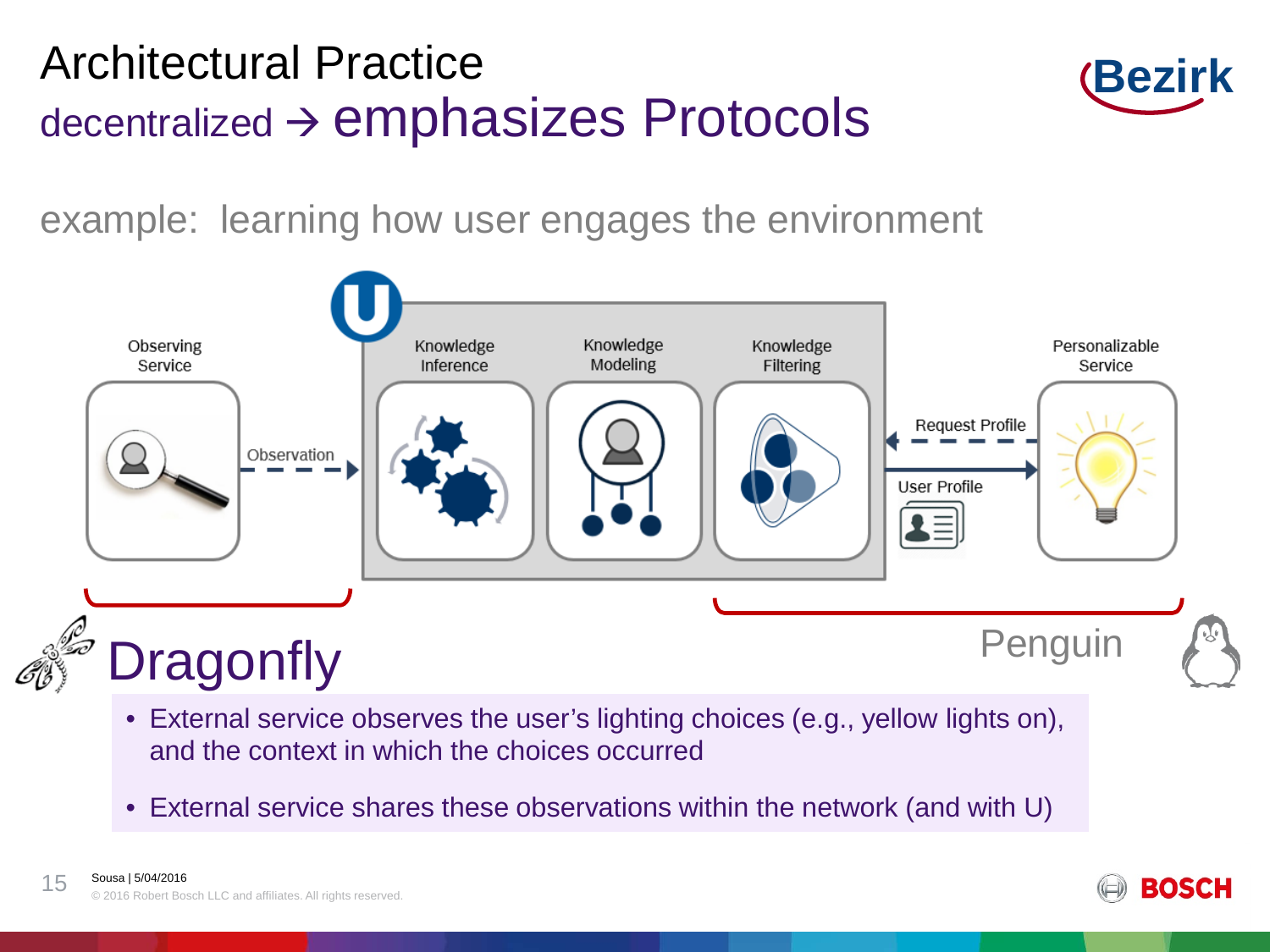#### Architectural Practice  $decentralized \rightarrow$  emphasize Protocols



example: tailored *user profile* upon request



- Receive request service requests the profile of a user
- Filter knowledge U decides what user knowledge is relevant for the service.
- Encode knowledge U encodes the relevant knowledge into a profile and sends to the requesting service

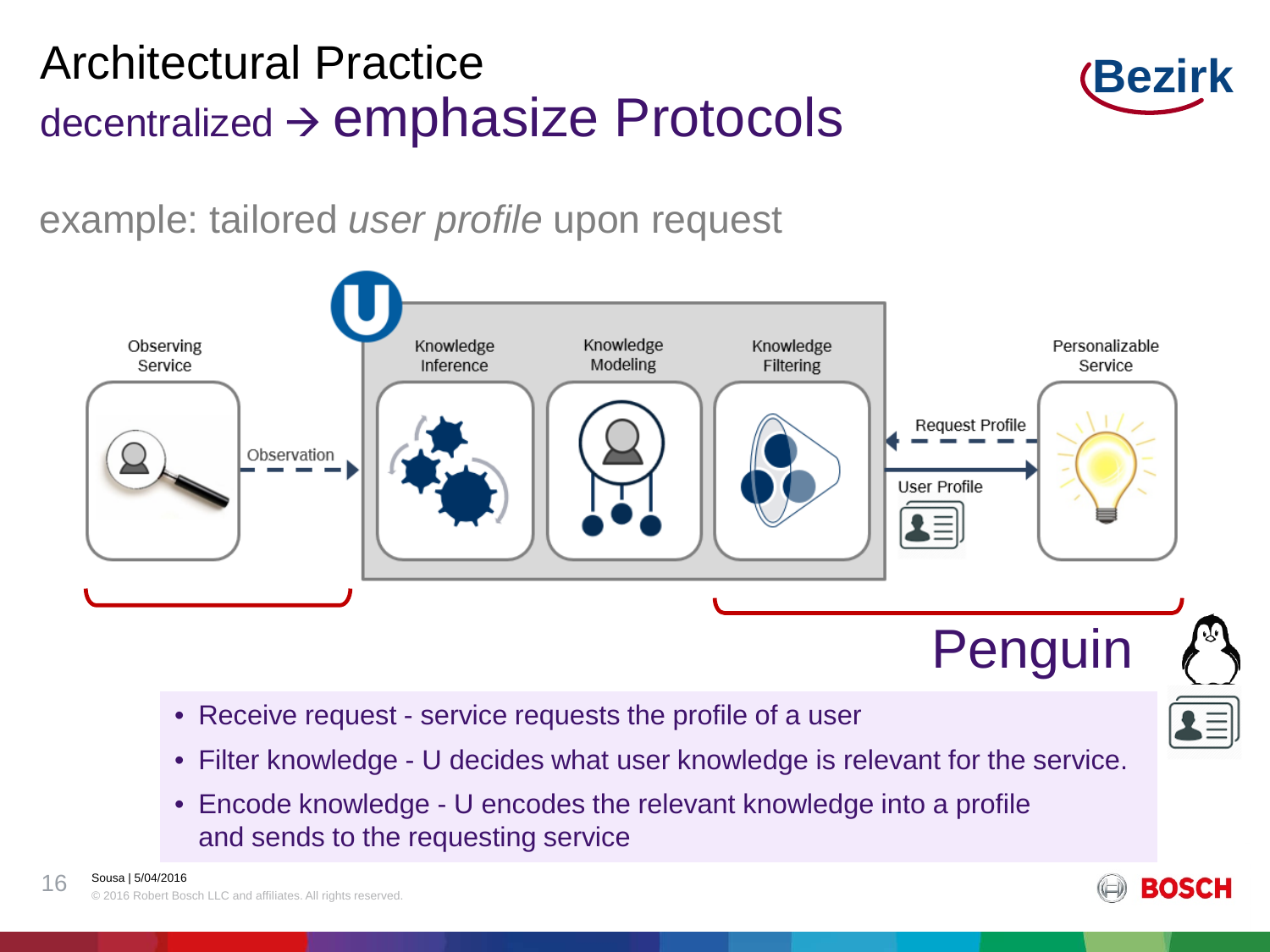#### **Bezirk** Architectural Practice Addr. by Intention  $\rightarrow$  Rich forms of request-reply